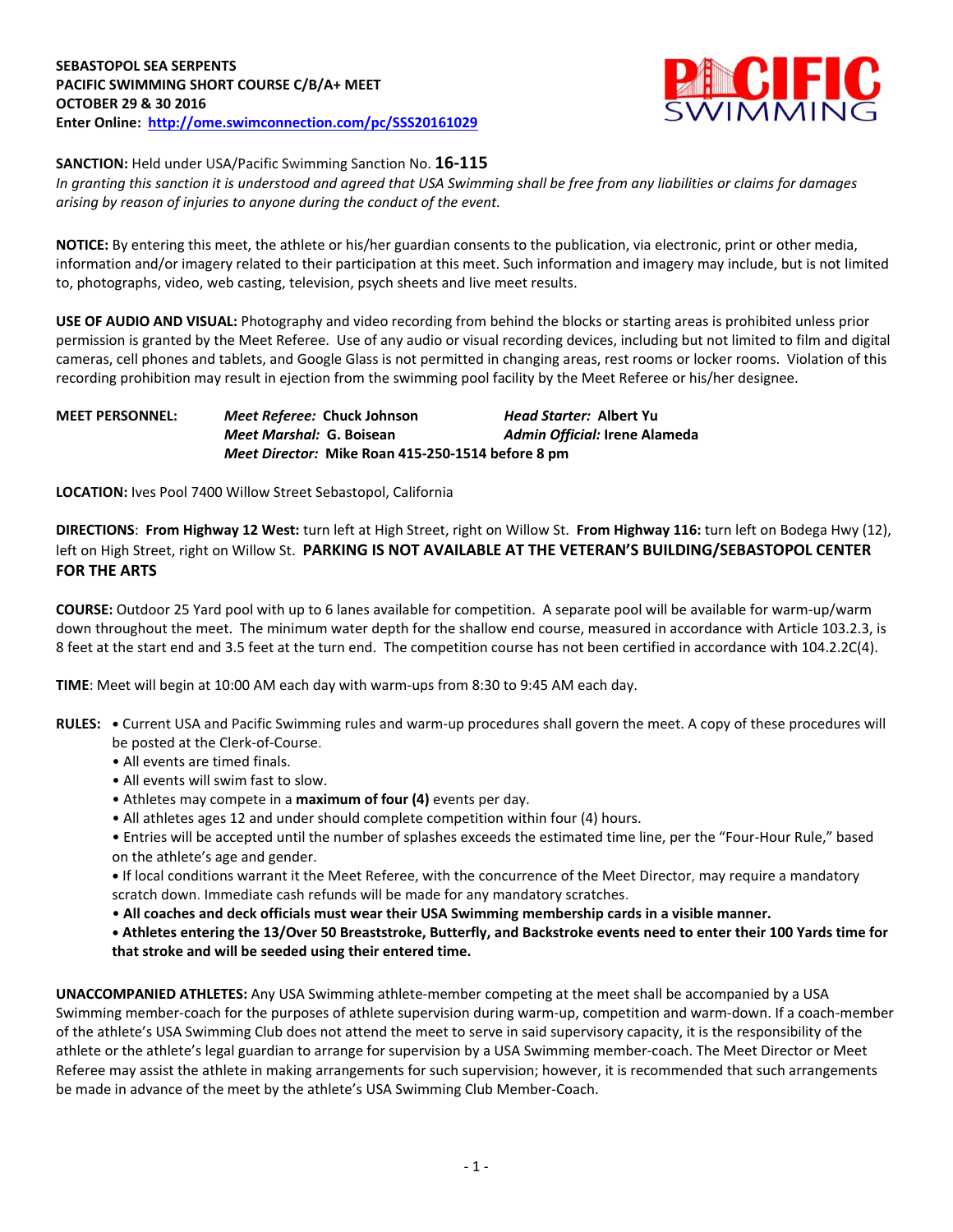**RACING STARTS:** Any athlete entered in the meet shall be certified by a USA Swimming member-coach as being proficient in performing a racing start, or shall start each race from within the water. When unaccompanied by a USA Swimming member coach, it is the responsibility of the athlete or the athlete's legal guardian to ensure compliance with this requirement.

**RESTRICTIONS:** • Smoking and the use of other tobacco products is prohibited on the pool deck, in the locker rooms, in spectator

- seating on standing areas and in all areas used by athletes, during the meet and during warm-up periods.
- Sale and use of alcoholic beverages is prohibited in all areas of the meet venue.
- No glass containers are allowed in the meet venue.
- No propane heater is permitted except for snack bar/meet operations.
- All shelters must be properly secured.
- Changing into or out of swimsuits other than in locker rooms or other designated areas is prohibited.
- No pets allowed on deck, other than service assistance animals.

• Destructive devices, to include but not limited to, explosive devices and equipment, firearms (open or concealed), blades, knives, mace, stun guns and blunt objects are strictly prohibited in the swimming facility and its surrounding areas. If observed, the Meet Referee or his/her designee may ask that these devices be stored safely away from the public or removed from the facility. Noncompliance may result in the reporting to law enforcement authorities and ejection from the facility. Law enforcement officers (LEO) are exempt per applicable laws.

## **ELIGIBILITY:**

• Athletes must be current members of USA Swimming and enter their name and registration number on the meet entry card exactly as they are shown on their Registration Card. If this is not done, it may be difficult to match the athlete with the registration database. The meet host will check all athlete registrations against the SWIMS database and if not found to be registered, the Meet Director shall accept the registration at the meet (a \$10 surcharge will be added to the regular registration fee). Duplicate registrations will be refunded by mail.

• Athletes in the "A" Division must have met at least USA Swimming Motivational "A" minimum time standard. Athletes in the "B" Division must have met at least the "B" minimum time standard. All entry times slower than the "B" time standard will be in the "C" Division.

• Entries with **"NO TIME" will be accepted.**

• Entry times submitted for this meet will be checked against a computer database and may be changed in accordance with Pacific Swimming Entry Time Verification Procedures.

• Disabled athletes are welcome to attend this meet and should contact the Meet Director or Meet Referee regarding any special accommodations on entry times and seeding per Pacific Swimming policy.

• Athletes 19 years of age and over may compete in the meet for time only, no awards. Such athlete shall meet standards for the 17-18 age group.

• The athlete's age will be the age of the athlete on the first day of the meet.

**ENTRY FEES:** \$4.00 per event plus an \$8.00 participation fee per athlete. Entries will be rejected if payment is not sent at time of request. No refunds will be made except mandatory scratch downs. Relay entries will be due at a time announced each day.

**ONLINE ENTRIES:** To enter online go t[o http://ome.swimconnection.com/pc/SSS20161029](http://ome.swimconnection.com/pc/SSS20161029) to receive an immediate entry confirmation. This method requires payment by credit card. Swim Connection, LLC charges a processing fee for this service, equal to \$1 per athlete plus 5% of the total Entry Fees. Please note that the processing fee is a separate fee from the Entry Fees. If you do not wish to pay the processing fee, enter the meet using a mail entry. **Entering online is a convenience, is completely voluntary, and is in no way required or expected of an athlete by Pacific Swimming.** Online entries will be accepted through Monday October 17, 2016.

**MAILED OR HAND DELIVERED ENTRIES**: Entries must be on the attached consolidated entry form. Forms must be filled out completely and printed clearly with athlete's best time. Entries must be postmarked by midnight, **October 15, 2016 or** hand delivered by 6:30 p.m. Monday October 17, 2016. No late entries will be accepted. Requests for confirmation of receipt of entries should include a self-addressed envelope.

**Make check payable to**: **SEBASTOPOL SEA SERPENTS Mail entries to**: **SEBASTOPOL SEA SERPENTS Hand deliver entries to: M. ROAN**

 **480 PIEZZI LANE 480 PIEZZI LANE SANTA ROSA, CA 95401 SANTA ROSA, CA 95401**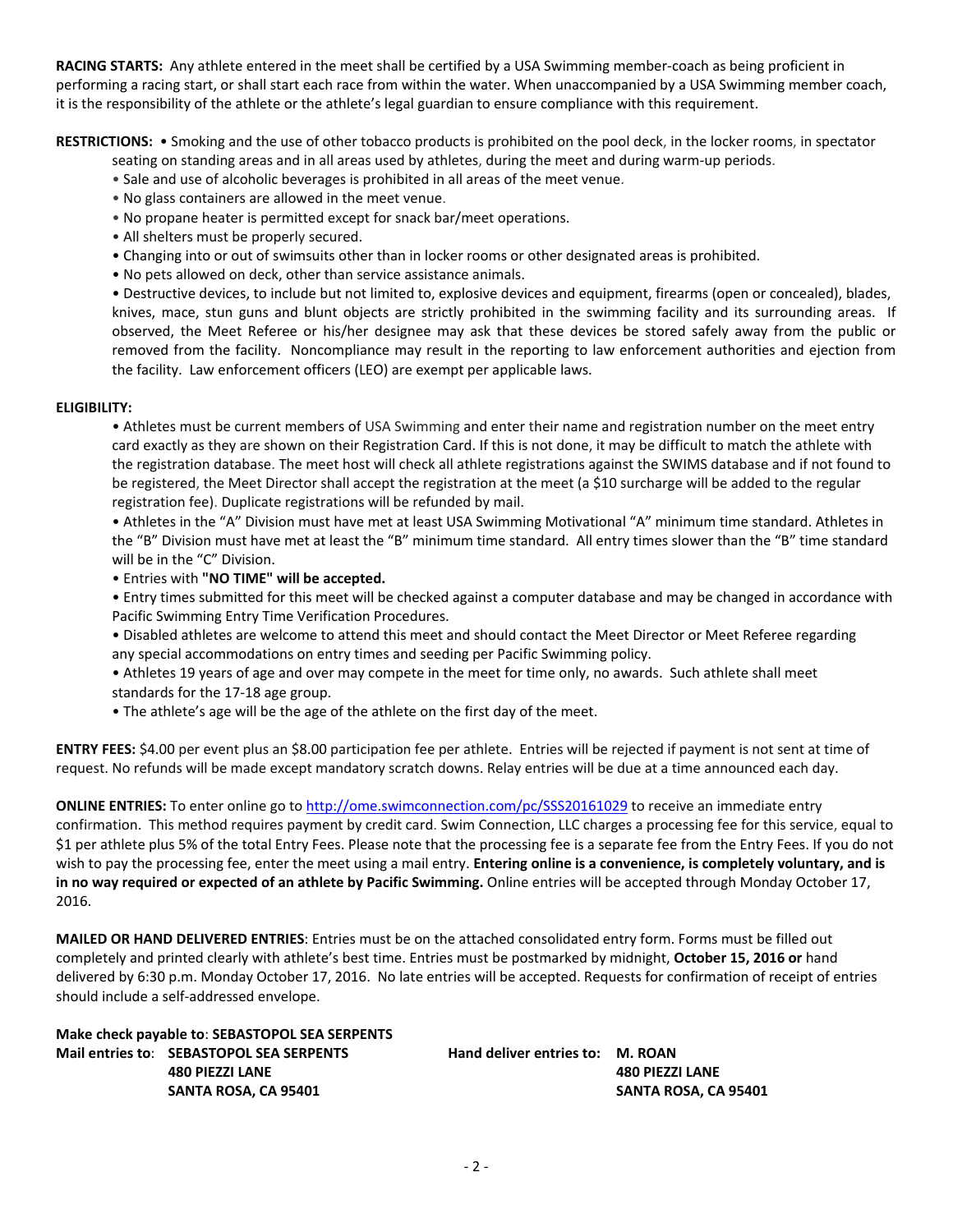**CHECK-IN:** The meet shall be deck seeded. Athletes shall check-in at the Clerk-of-Course. No event shall be closed more than 30 minutes before the scheduled start of the session. Close of check-in for all individual events shall be no more than 60 minutes before the estimated time of the start of the first heat of the event. Athletes who do not check in shall not be seeded and shall not be allowed to compete in that event.

**SCRATCHES:** Any athletes not reporting for or competing in an individual timed final event that they have checked in for shall not be penalized. Athletes who must withdraw from an event after it is seeded are requested to inform the referee immediately.

**AWARDS:** Ribbons will be awarded 1-6<sup>th</sup> in the C, B, A Divisions. Awards will be given in the following age groups 8- under, 9-10, 11-12, 13-14, and 15-18. 13 and over events will be swum together and awarded separately. Ribbons will not be awarded for the Mixed Relays or the 13 and over 50 Breaststroke, Butterfly or Backstroke events.

**ADMISSION:** Free. A program will be available for nominal fee.

**SNACK BAR & HOSPITALITY:** A snack bar will be available throughout the competition. Coaches and working deck officials will be provided lunch.

**MISCELLANEOUS:** No overnight parking is allowed. Facilities will not be provided after meet hours. **PARKING IS NOT AVAILABLE AT THE VETERAN'S BUILDING/SEBASTOPOL CENTER FOR THE ARTS**

**MINIMUM OFFICIALS**: At least seven days prior to the start of the meet, meet management (Meet Director and/or Meet Referee) shall contact a representative from each club participating in the meet, and provide a preliminary inventory of the officials that club is required to provide for each session. Each club shall, by the start of the meet, provide to the Meet Director or designee a list of Officials who have agreed to represent that club during each session of the meet.

At the meet, meet management shall conduct an inventory of officials, and shall compare the number of athletes entered in each session by each club with the number of officials present representing each club. If meet management certifies that a club has not provided sufficient officials for any session of the meet in accordance with the table below, excluding finals in a trials and finals meet, the club will be fined \$100 per missing official per session of the meet.

| Club athletes entered in session | Trained and carded officials required |
|----------------------------------|---------------------------------------|
| $1 - 10$                         |                                       |
| $11 - 25$                        |                                       |
| $26 - 50$                        |                                       |
| $51 - 75$                        |                                       |
| 76-100                           |                                       |
| 100 or more                      |                                       |

\*Zone 3 will include assigned and working Colorado, Intermediary/ Chief Timing Judge, and Computer operator in the count of officials for a session although these positions are not carded. Zone 3 will accept uncarded Trainees in the count of officials for up to two sessions. Clubs may use officials "borrowed" from other clubs, or unattached officials at the meet who agree, to fulfill their obligation under the rule.

## **EVENT SUMMARY**

|              | <b>SATURDAY</b>               |          | <b>SUNDAY</b>               |        |              |  |  |  |
|--------------|-------------------------------|----------|-----------------------------|--------|--------------|--|--|--|
| 10/UNDER     | 11/12                         | 13/OVER  | 10/UNDER                    | 11/12  | 13/OVER      |  |  |  |
| 100 FL       | <b>500 FR</b>                 | 100 BK   | 500 FR                      | 50 FL  | 100 FL       |  |  |  |
| <b>50 BK</b> | 100 BK                        | 50 FL**  | 100 IM                      | 100 IM | 100 BR       |  |  |  |
| 100 BR       | <b>50 BR</b>                  | 50 BR ** | 50 BR                       | 100 BR | 50 BK**      |  |  |  |
| 50 FL        | 100 FL                        | 100 FR   | 100 BK                      | 50 BK  | <b>50 FR</b> |  |  |  |
| 100 FR       | 50 FR                         | 200 IM   | 50 FR                       | 100 FR |              |  |  |  |
|              | * 49er Mixed 200 Medley Relay |          | * 49er Mixed 200 Free Relay |        |              |  |  |  |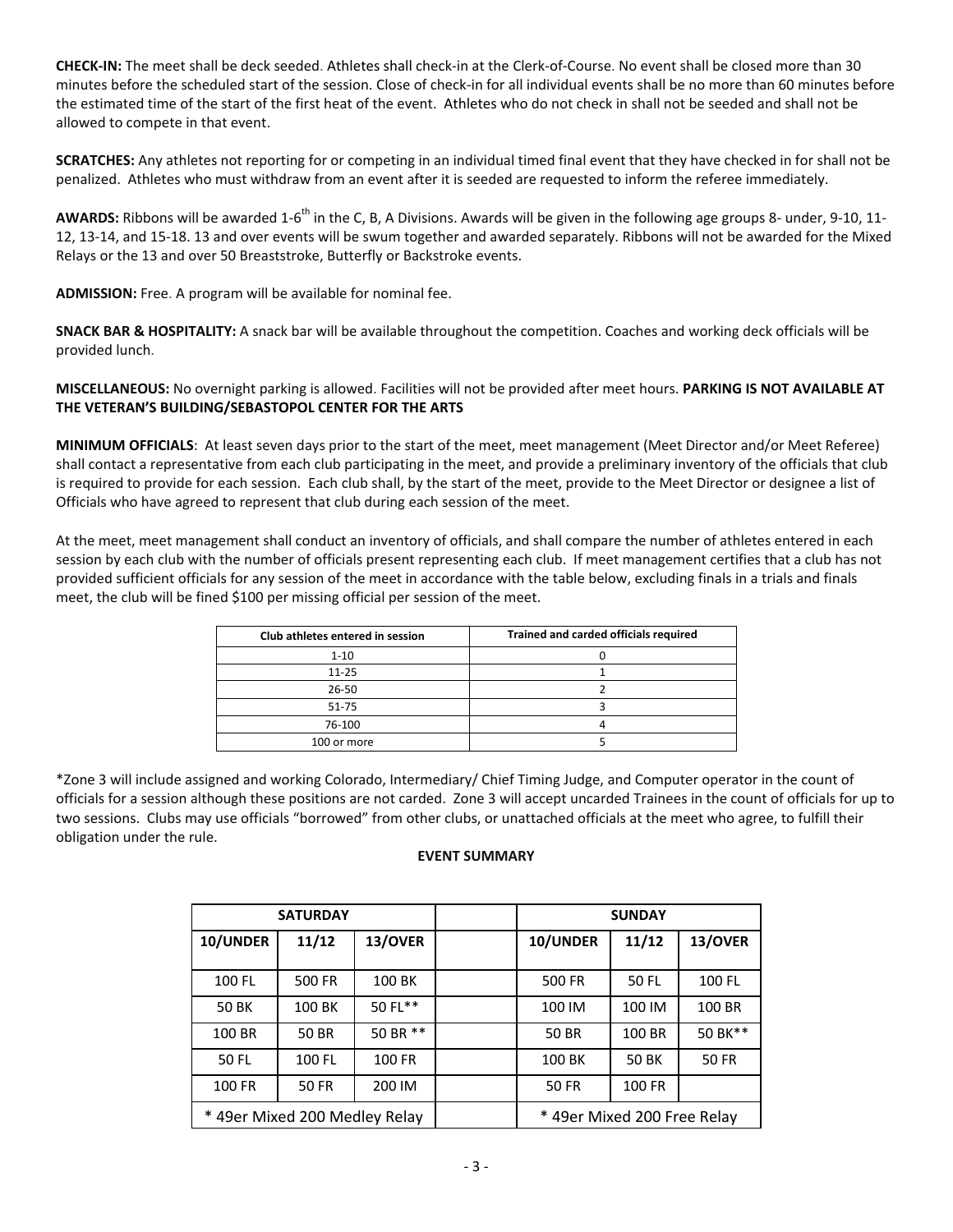|                | <b>Saturday October 29</b>     |                | <b>Sunday October 30</b> |                             |
|----------------|--------------------------------|----------------|--------------------------|-----------------------------|
| <b>EVENT#</b>  | <b>EVENT</b>                   | <b>EVENT#</b>  | <b>EVENT#</b>            | <b>EVENT</b>                |
| 1              | 13/Over 100 Back               | $\overline{2}$ | 31                       | 10/Under 500 Free           |
| 3              | 10/Under 100 Fly               | 4              | 33                       | 11-12 50 Fly                |
| 5              | 11-12 500 Free                 | 6              | 35                       | 13/Over 100 Fly             |
| $\overline{7}$ | 10/Under 50 Back               | 8              | 37                       | 11-12 100 IM                |
| 9              | 11-12 100 Back                 | 10             | 39                       | 10/Under 100 IM             |
| 11             | 13/Over 50 Fly**               | 12             | 41                       | 13/Over 100 Breast          |
| 13             | 10/Under 100 Breast            | 14             | 43                       | 11-12 100 Breast            |
| 15             | 11-12 50 Breast                | 16             | 45                       | 10/Under 50 Breas           |
| 17             | 13/Over 50 Breast **           | 18             | 47                       | 13/Over 50 Back**           |
| 19             | 10/Under 50 Fly                | 20             | 49                       | 11-12 50 Back               |
| 21             | 11-12 100 Fly                  | 22             | 51                       | 10/Under 100 Back           |
| 23             | 13/Over 100 Free               | 24             | 53                       | 11-12 100 Free              |
| 25             | 10/Under 100 Free              | 26             | 55                       | 10/Under 50 Free            |
| 27             | 11-12 50 Free                  | 28             | 57                       | 13/Over 50 Free             |
| 29             | 13/Over 200 IM                 | 30             |                          |                             |
|                |                                |                |                          |                             |
| 201            | 49er Mixed 200 Medley<br>Relay |                | 202                      | 49er Mixed 200 Fre<br>Relay |

| <b>Saturday October 29</b> |                                |                |  |
|----------------------------|--------------------------------|----------------|--|
| <b>EVENT#</b>              | <b>EVENT</b>                   | <b>EVENT#</b>  |  |
| $\mathbf{1}$               | 13/Over 100 Back               | $\overline{2}$ |  |
| $\overline{3}$             | 10/Under 100 Fly               | 4              |  |
| 5                          | 11-12 500 Free                 | 6              |  |
| $\overline{7}$             | 10/Under 50 Back               | 8              |  |
| 9                          | 11-12 100 Back                 | 10             |  |
| 11                         | 13/Over 50 Fly**               | 12             |  |
| 13                         | 10/Under 100 Breast            | 14             |  |
| 15                         | 11-12 50 Breast                | 16             |  |
| 17                         | 13/Over 50 Breast **           | 18             |  |
| 19                         | 10/Under 50 Fly                | 20             |  |
| 21                         | 11-12 100 Fly                  | 22             |  |
| 23                         | 13/Over 100 Free               | 24             |  |
| 25                         | 10/Under 100 Free              | 26             |  |
| 27                         | 11-12 50 Free                  | 28             |  |
| 29                         | 13/Over 200 IM                 | 30             |  |
|                            |                                |                |  |
| 01                         | 49er Mixed 200 Medley<br>Relay |                |  |

Use the following URL to find the time standards: <http://www.pacswim.org/swim-meet-times/standards>